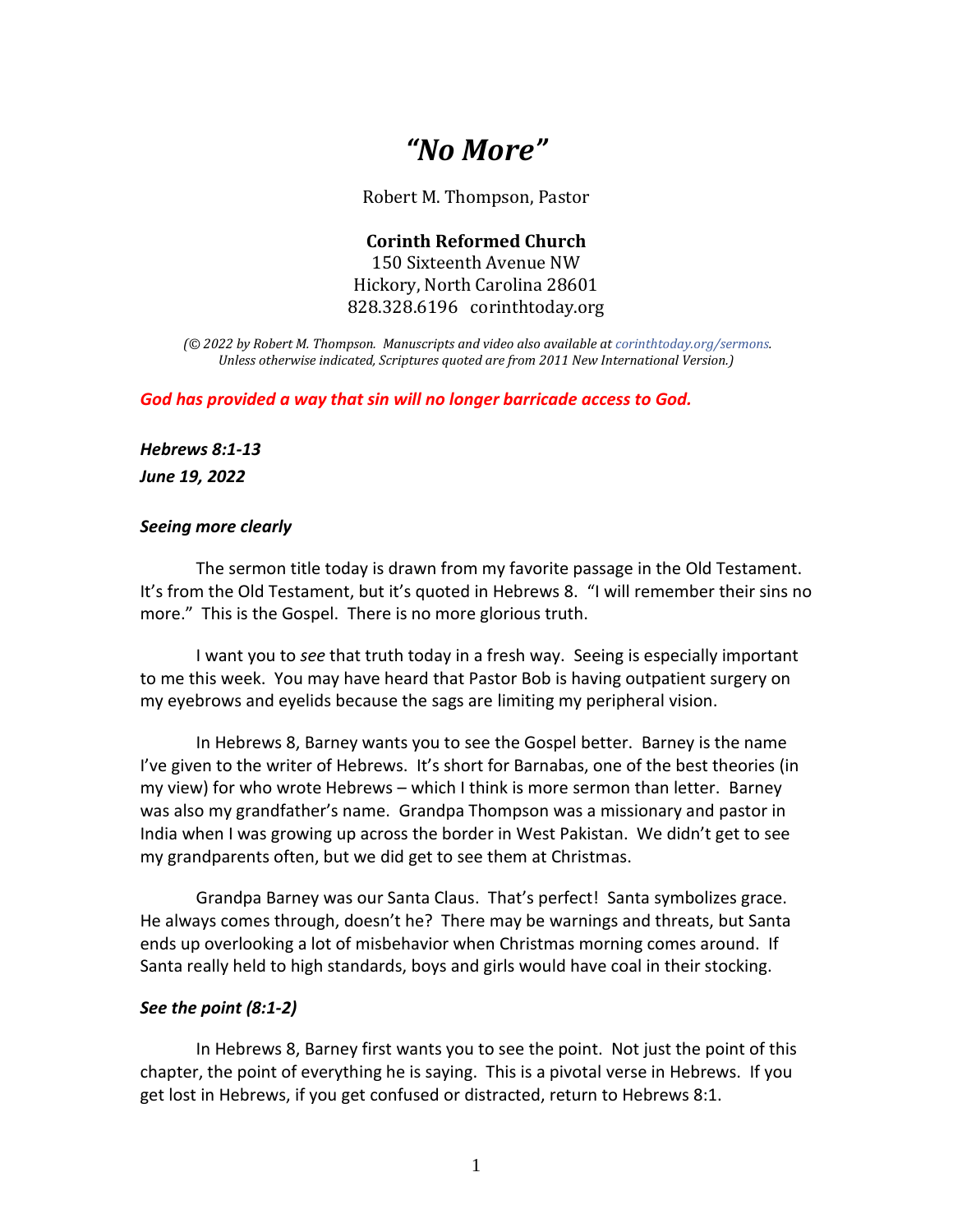Every once in a while, when making announcements or preaching a sermon, I wave my hands, talk a little louder, and say something like, "If I've lost you, come back." This is the point of Hebrews 8:1-2. Writing to Christians with a Hebrew background living in a Greek city, Barney has told us Jesus is better than prophets, angels, Moses, Joshua, priests, even better than Melchizedek, if you can believe it.

It would have been easy to get lost by this point, for a number of reasons. Barney intersperses his "better" arguments with some of his favorite quotations from the Old Testament. Some of Barney's congregation had begun to think that returning to their Jewish roots offered more spiritual security, more confident access to God. He reminds them that their own Bible tells them the Messiah will be God's son. Their own Bible urges, "Today, if you hear his voice, do not harden your hearts." Their own Bible speaks of a "priest forever, in the order of Melchizedek."

Pastor Amy reminded us last week from Hebrews 6 of God's oath and God's promises, two things in which it is impossible for God to lie, that gives us hope as an anchor for the soul. Then we skipped over chapter 7, where Melchizedek takes center stage. Like Melchizedek, Jesus comes from nowhere and disappears. He's not like ordinary priests, who die and sin. Jesus is like Melchizedek, only better. He's now in heaven as a permanent priest who is interceding for us.

This excites some of you, who know and study this theme. Others are saying, "What's the point of all this?" That's what chapter 8 is about.

The word translated "main point" can mean exactly that or it can mean "summary." It can also mean "crowning affirmation," like the summit. This is the best, highest, noblest, most profound thing Barney has to say in all of Hebrews.

What is this peak? If you've dozed off during all the "Jesus is better than this" or "better than he," or if we lost you on Melchizedek, pay attention! Here's the summit. Jesus sat down at the right hand of the Majesty in heaven. This is the second time Barney has used this exact phrase. It was in his introduction (1:3). That he "sat down" is important because his work is finished. No priest in the tabernacle ever sat down.

Jesus is in "the sanctuary, the true tabernacle." These are words that would have been familiar to anyone in the ancient world, Greek or Jew. Places were set up and set aside to get access to God, but set up with human hands. Imagine having access to God with God right there. In heaven. That's where Jesus is, and that's where "he is able to save completely those who come to God through him "(7:25).

#### *See the preview (8:3-7,13)*

Because of his audience, Barney spends a good bit of time summarizing details of the system that required a sanctuary "set up by a mere human being." It was a system of gifts and sacrifices, of priests and laws, of access to God through a human mediator.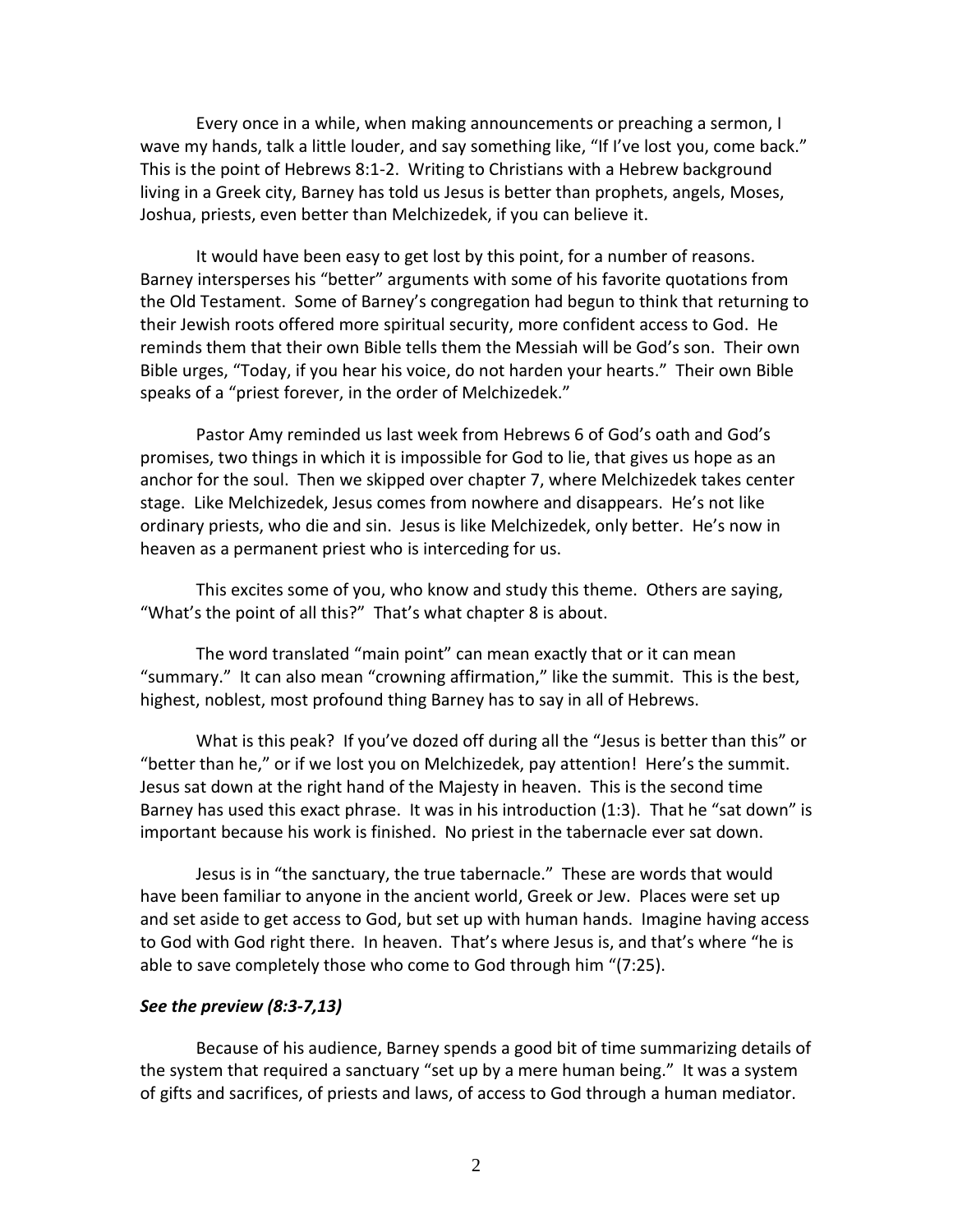The real point of verses 3-7 is that all of that was a "copy" and "shadow" of what now exists in heaven. God himself had used a visual with Moses: "*See* to it that you make everything according to the pattern shown you on the mountain."

I read a daily devotional guide called *Encounter with God*. This past Friday I finished a long series of readings from the last half of the book of Exodus. I know it's in the Bible, but it is painstakingly laborious reading. Some Christians love studying the tabernacle and find so many parallels with the Gospel. I love that they love it, but for me it's difficult reading. The pattern God showed Moses on the mountain included raw materials – fabrics, wood, metal – precise dimensions, furniture, moldings, the altar, the courtyard, priestly garments, rings, carrying instructions, on and on. Moses was to do all this exactly according to the pattern. God was the architect, but Moses was the project manager, foreman, and inspector.

The closest visual parallel I can think of between the wilderness sanctuary and the heavenly one is a 70s phenomenon called electric football. You set up your players and turn on the vibrator to see where they move next. Can you learn something about football from electric football? Sure. You can learn about yardage and first downs, offense and defense, coaching and playing, a little bit of strategy. Is there any comparison with real football? Not much. It's a "copy and shadow." At best, it's a preview.

Once you've played or even watched a real football game, that toy thing is "obsolete and outdated." It was only there as a preview.

The question I was asked multiple times this week is, "Why did God give them a system which was so badly flawed? Why wasn't Plan B Plan A? My answer is twofold.

First, whenever the question is, "Why did God…." you can stop right there. That's above my paygrade.

Second, it does seem to me that humans needed centuries of failure with a system "set up by a mere human being" before they could see what God saw from the beginning. God needs to show them that they can't get access to him when he makes it simple, when he writes it down, when he backs it up with miracles, when he lets them have their way, when he provides for them, when he withholds provision, when he punishes them, when he rewards them, when he sends them poets and prophets, when he presses ahead, when he waits. No matter what God does, humans mess it up. They commit sins. They persevere in wickedness. They ignore God. They follow false gods. Whatever God does, they prove incapable of faithfulness to him.

## *See the promises (8:8-12)*

There's one more visual Barney wants us to open our eyes wider, let more light in, and see. The purpose of this third visual is that we know Barney didn't make this up.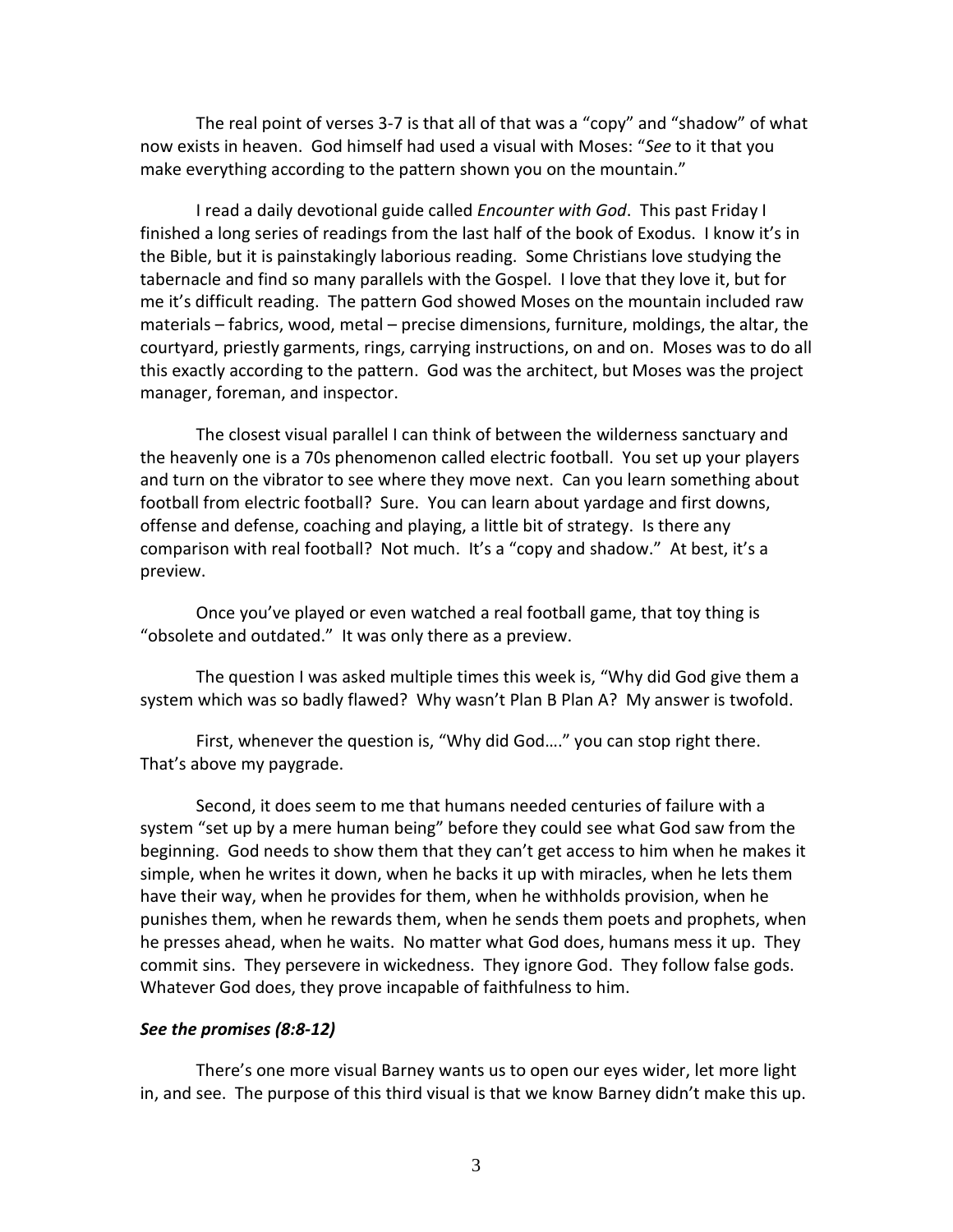He needs his congregation not only to know that they must not return their Super Bowl tickets for electric football. They need to know the Super Bowl was promised by God.

Why is the new covenant better than the preview? Before we answer that, I want to share with you a new insight into the word "covenant." How did I miss this all these years? Or if I knew it, how did I forget it?

William Barclay's commentary pointed out to me that the normal word for "covenant" in Greek, the one used for a treaty between nations or a business deal or a marriage, is *syntheke* – which means "to set in place with." That is, it's a contract, agreed to by two parties. It's like a contract, where both parties have to agree.

There is a different Greek word for covenant used in the New Testament. Are you listening? Did you hear that? The new what? It's a different word – *diatheke* instead of *syntheke*. The prefix makes all the difference. It means "to set in place *through*." It's a one-way deal. The named beneficiaries in a will don't sign it. They don't have to agree to it. If the testator wanted to inform them or even negotiate it, that's fine. But the testator didn't have to. There's only one party in control of a "last will and testament." The testator dictates the terms.

Your Bible doesn't have an Old Contract and a New Contract, an old *syntheke* and a new *syntheke*. It's a *diatheke*. In both Old and New, it is a testament initiated by God and he sets the terms. In the first testament, his terms were, "I'm claiming you as my people, and you will follow these laws I give you." The laws will be written in stone, thoroughly explained, prioritized, and you will obey them. They don't get to negotiate the terms, modify the laws. These are the rules, you keep them.

Now there's to be a new covenant, but it's still a *diatheke*. Once again, God initiates, God sets the terms, God makes it happen. And, Barney asks, did you catch what Jeremiah said about this *diatheke*? Do you understand why it's new? Do you get why the promises are better?

First, it's better because it's from the inside out. It's not that God's laws or God's ways don't matter, it's that you're not going to need someone hassling you or chiseling them in stone. He's going to work inside of you.

Second, it's going to be about relationship, not rules. I will be their God, they will be my people, and that's going to be inviolable, immutable, unchangeable.

Then, third, hold on to your seats. Because yes, you'll still demonstrate that you can't do this right. People – individually and collectively, in this thing called "church" – they're going to mess up as often as those people in the old covenant did. They're not going to stop sinning, not going to cease wickedness. But God is going to create a way where that sin and wickedness need no longer be a barrier, will no longer prevent access to God. You won't have to go to bed every night wondering if you're good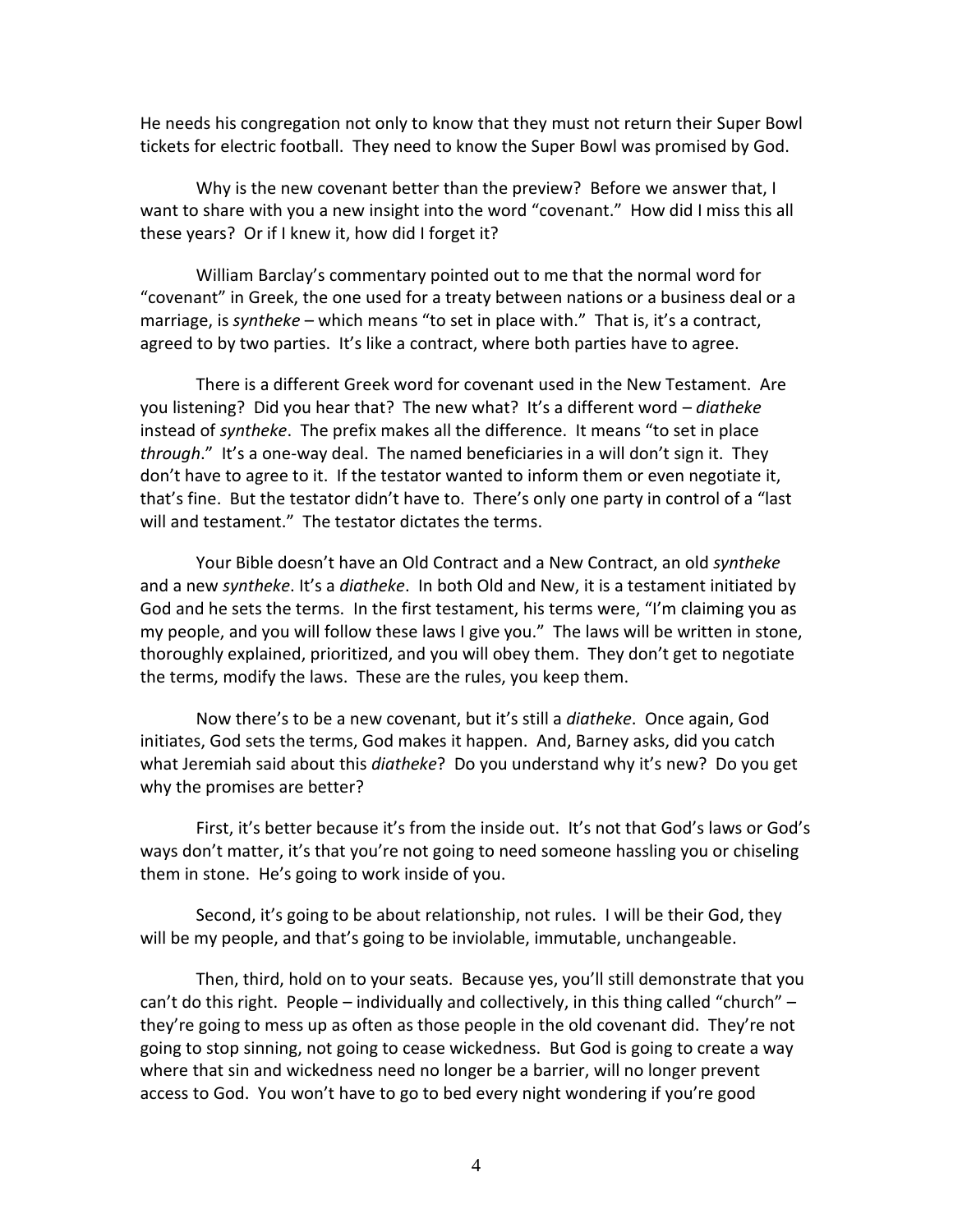enough for the covenant or if the hammer's going to fall any minute. The earth will open up and swallow you or snakes will surround you or enemies will slaughter you because of your sin. God has created a way that sin will no longer barricade the access to God. No more.

Why? How? There's a priest in heaven who has sat down, who's on your side, who's interceding for you, who's got your back. This will not be "grace if," "grace plus," or "grace as long as." This new testament, which God himself will make through the death of his Son, will be "grace period."

## *All in*

I for one am all in when it comes to this gospel of grace. I am all in for my own life and eternal life. Is there more to the New Testament than just this? Of course there is. I believe because God has forgiven me I don't belong to myself. I'm all his. And I want to give my whole life to serving him. But I have also invested my whole calling – all in for my whole life long – that this gospel of grace, that God will remember our sins no more – is how lives are truly changed. Not when we say, "You have to trust Jesus and then we'll accept you if your life is sufficiently holy."

Two parts of pastoral ministry in particular force me to believe in grace – and to hold on to grace: confirmation and funerals. Well, there are more, but let's stay with those two. I've been confirming kids long enough that I know all of them don't remain faithful to the profession they make. But it's not mine to decide or predict whose faith is genuine.

As for funerals, I preach every single one with grace. If someone was a declared unbeliever, that's different. I don't want to pretend they had a faith they didn't profess. But with the wide range of how Christians live and die, I preach grace over every funeral. Because I believe it. And I believe it because of Scriptures like Jeremiah 31 and Hebrews 8.

There are so many varieties of "grace plus." Most of them apply to someone else, not me. We Christians tend to think someone else isn't really good enough for grace. Some other church or denomination or someone else's sin disqualifies them. Someone else's inattention to God or unrepentant greed or sexual brokenness or sexual differentness or racism or lack of forgiveness or abortion or fundamentalism or liberalism or inability to accept me for who I am or over eagerness to dismiss sin or wrong theology or – and the list goes on – places them outside the reach of God's grace.

One of my Bible study guys this week reminded me of a classic and beautiful little book by Brennan Manning on grace called *The Ragamuffin Gospel: Good News for the Bedraggled, Beat-up and Burnt Out.* There's a quote from that book in your bulletin, and I could have drawn a hundred quotes from it.